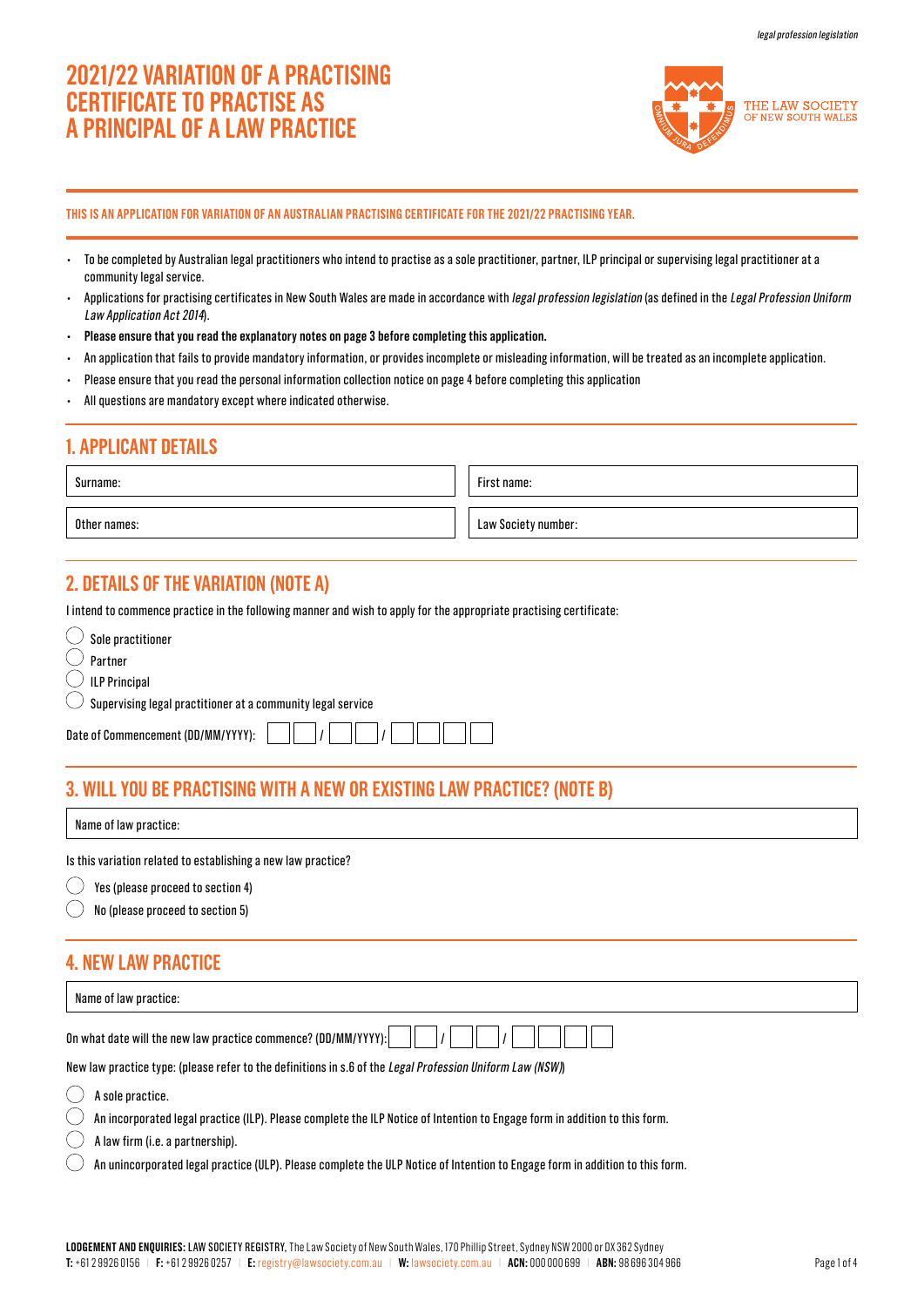## **5. LAW PRACTICE DETAILS**

### **Street address:**

| Street number and name:                                |                |     |
|--------------------------------------------------------|----------------|-----|
| Suburb:                                                | State:         |     |
| Country:                                               | Postcode:      | DX: |
| Preferred postal address:                              |                |     |
| Same as above<br>$($ )<br>Other (please specify below) |                |     |
| Street number and name:                                |                |     |
| Suburb:                                                | State:         |     |
| Country:                                               | Postcode:      | DX: |
| Other contact details:                                 |                |     |
| Telephone:                                             | Fax:           |     |
| Mobile:                                                | Email address: |     |
| Publication email address (if different):              |                |     |
| Website:                                               |                |     |
|                                                        |                |     |

### **6. CONDITION 2 - SUPERVISED LEGAL PRACTICE (NOTE C)**

Is your current practising certificate subject to Condition 2 (the requirement to engage in supervised legal practice)?:

 $\bigcirc$  Yes (please complete a statutory declaration as referred to in Note C)

 $\bigcirc$ No

## **7. CONDITION 3 - PRACTICE MANAGEMENT COURSE (NOTE C)**

Have you completed a Practice Management Course to remove Condition 3 from your practising certificate?

| и<br>еs |
|---------|
|         |

 $\bigcirc$  No (A Practice Management Course must be completed before being authorised to practise as a principal).

## **8. DECLARATION**

I declare that the contents of this application are true and correct. I wish to apply for a variation of my current practising certificate with effect from the date shown on this form. I undertake to comply with professional indemnity insurance requirements in accordance with the legal profession legislation. I declare that I am not aware of any finding, conduct or event since my last application for a practising certificate or not previously disclosed which would affect my fitness to hold a principal practising certificate.

| ٠<br>ш<br>٠<br>×<br>۰.<br>× |
|-----------------------------|
|-----------------------------|

| Dated (DD/MM/YYYY): |  |
|---------------------|--|
|                     |  |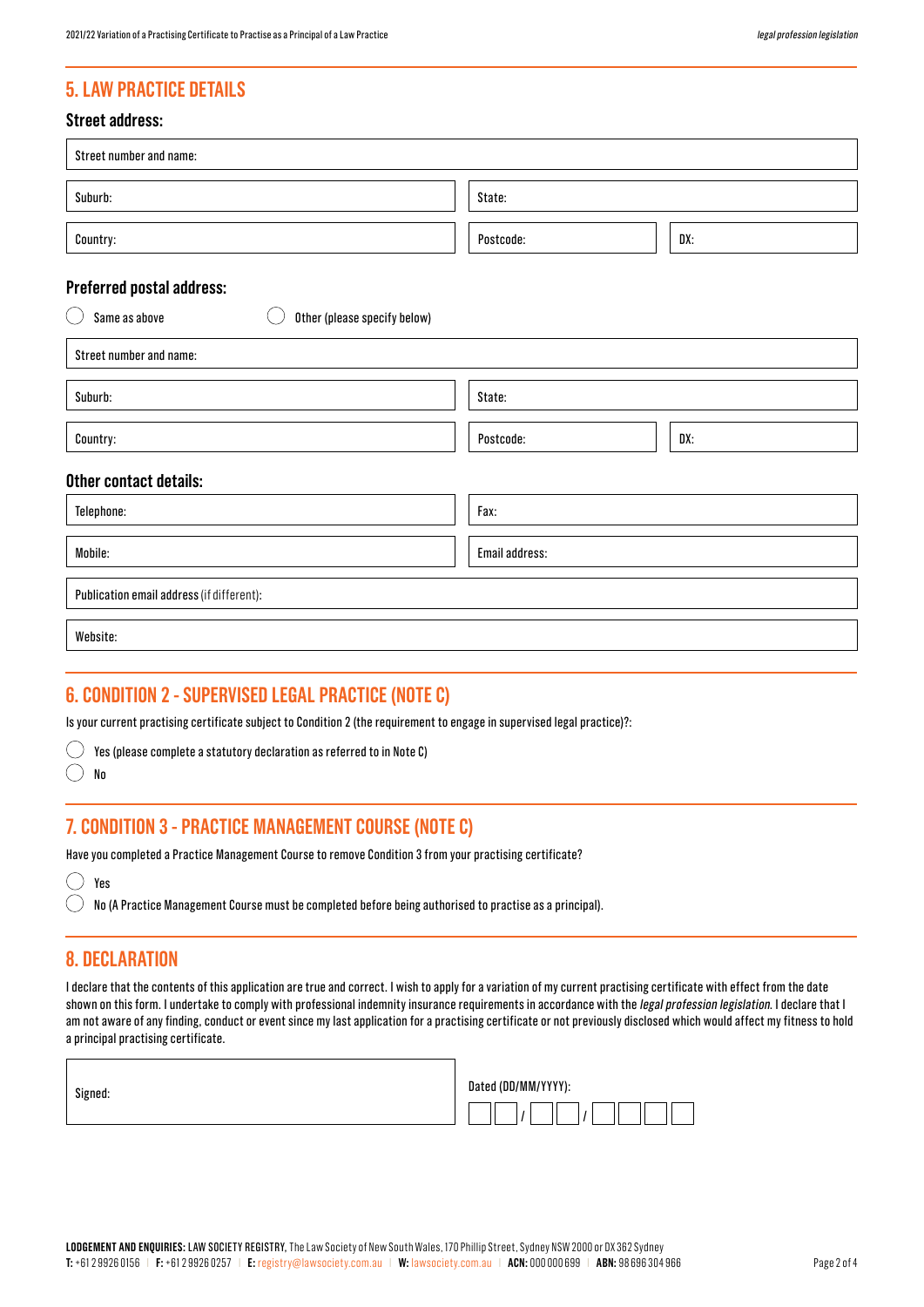## **9. SCHEDULE OF FEES AND PAYMENT**

#### **Schedule of Fees:**

| <b>Practising Certificate Category</b> | <b>Fidelity Fund Contribution</b> |
|----------------------------------------|-----------------------------------|
| Law Practice Principal or Employee     | \$90                              |

If you are moving from a corporate, government or volunteer practising certificate, the Fidelity Fund Contribution will be payable. Please note that the Fidelity Fund Contribution does not attract GST.

### **Payment details:**

|  |                           |  | <b>Cheque/money order</b> (made payable to The Law Society of New South Wales and attached to application form) |
|--|---------------------------|--|-----------------------------------------------------------------------------------------------------------------|
|  | $\bigcap$ $\qquad \qquad$ |  |                                                                                                                 |

| ╰╯ |  |  |  | $\angle$ <b>EFTPOS</b> (payment to be made in person at the Law Society) |
|----|--|--|--|--------------------------------------------------------------------------|
|----|--|--|--|--------------------------------------------------------------------------|

| Credit card |  |
|-------------|--|
|             |  |
|             |  |

| ---------                                                                                           |
|-----------------------------------------------------------------------------------------------------|
| Card type: $\bigcirc$ Amex $\bigcirc$ Mastercard $\bigcirc$ Visa<br>Amount to be charged: $\vert \$ |
| Expiry date:<br>Card number:                                                                        |
| Cardholder's name:                                                                                  |
| Cardholder's signature:                                                                             |

### **GENERAL NOTES**

#### **Application and practice notes**

- An application that fails to provide mandatory information (including payment), or provides incomplete or misleading information, will be treated as an incomplete application.
- An incomplete application will be treated as 'not received' for the purposes of the legal profession legislation, and will be returned to the applicant. It will then be up to the applicant to decide whether or not to proceed with the application.

## **EXPLANATORY NOTES**

**Please read the following notes carefully to ensure that any required additional documents are provided.**

#### **Note A: Details of the change**

If you are commencing practice as a supervising legal practitioner at a community legal service, you will be required to complete the relevant professional indemnity insurance exemption form and the under taking by a solicitor engaging in legal practice as a principal at a community legal service form which are available on the Law Society's website.

If you are commencing practice as a principal of an incorporated legal practice, you must provide a current ASIC company extract showing your appointment as a director of the company.

#### **Note B: Practice details**

If you intend on using a business name it must be registered with ASIC.

If a new incorporated legal practice is being established, at least 14 days notice must be given to the Law Society in writing by completing the incorporated legal practice notification form, which is available on the Law Society website, and you must provide:

- the ASIC certificate of registration for the company; and
- a current ASIC company extract showing your appointment as a director of the company.
- If the applicant wishes to proceed, the applicant will need to resubmit their application by completing the missing/incomplete information in their original application and redeclaring the same application. Until the requisite information is provided, the Law Society Council will not consider varying a practising certificate.
- A practising certificate will not be granted unless professional indemnity insurance requirements are met. A law practice must have professional indemnity insurance cover before commencing to engage in legal practice. This insurance must be maintained at all times while engaged in legal practice.

#### **Note C: Additional requirements**

If your practising certificate is currently subject to condition 2, a submission by way of a statutory declaration addressing the Supervised Legal Practice Guidelines will need to accompany this application. This application will need to be determined prior to your commencement as a principal. An application for the removal of condition 2 is available on the Law Society's website.

All practitioners seeking to vary their practising certificate to that of a principal must satisfy the Law Society that they have complied with Condition 3 of their practising certificate. Condition 3 requires that the holder must complete a Practice Management Course (PMC) before being authorised to engage in legal practice as a principal of a law practice. This discretionary condition is imposed pursuant s 53 Legal Profession Uniform Law (NSW) and Rule 16(b)(ii) Legal Profession Uniform General Rules 2015). Any application for a principal's practising certificate, in the absence of having completed a PMC, must be made in writing to the Licensing Committee, which meets monthly. Please note that the Committee will need to be satisfied that there are exceptional and extenuating circumstances which warrant the issue of a principal's practising certificate despite the applicant not having completed a PMC. The Committee may impose other conditions and require undertakings pending completion of a PMC.